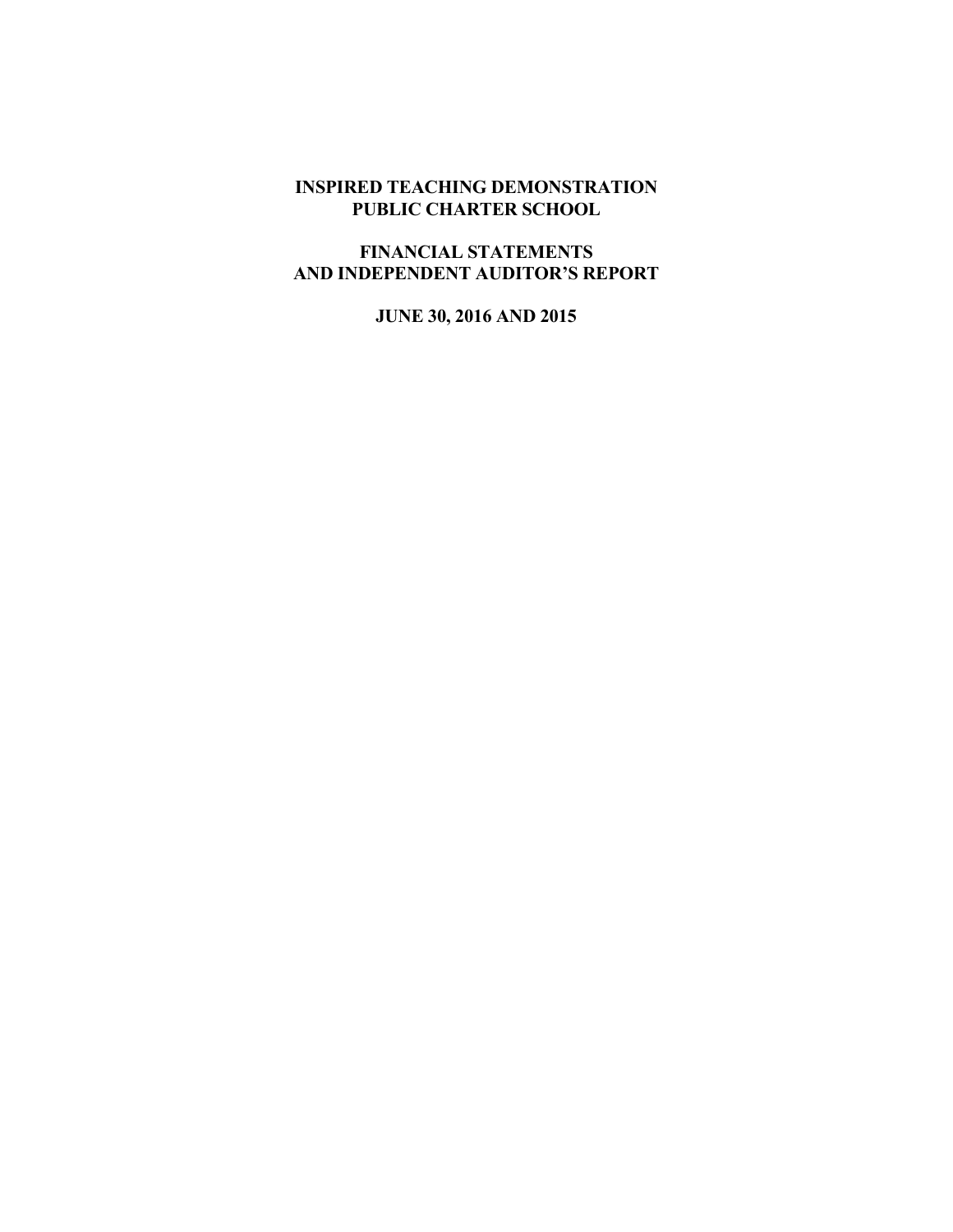# **TABLE OF CONTENTS**

|                                                                                                                                                                                                                             | Page No        |
|-----------------------------------------------------------------------------------------------------------------------------------------------------------------------------------------------------------------------------|----------------|
| <b>INDEPENDENT AUDITOR'S REPORT</b>                                                                                                                                                                                         | $1 - 2$        |
| <b>FINANCIAL STATEMENTS</b>                                                                                                                                                                                                 |                |
| <b>Statements of Financial Position</b>                                                                                                                                                                                     | 3              |
| Statement of Activities, Year Ended June 30, 2016                                                                                                                                                                           | $\overline{4}$ |
| Statement of Activities, Year Ended June 30, 2015                                                                                                                                                                           | 5              |
| Statement of Functional Expenses, Year Ended June 30, 2016                                                                                                                                                                  | 6              |
| Statement of Functional Expenses, Year Ended June 30, 2015                                                                                                                                                                  | $\tau$         |
| <b>Statements of Cash Flows</b>                                                                                                                                                                                             | 8              |
| Notes to the Financial Statements                                                                                                                                                                                           | $9 - 15$       |
| Independent Auditor's Report on Internal Control over<br>Financial Reporting and on Compliance and Other Matters<br>Based on an Audit of Financial Statements Performed in<br>Accordance with Government Auditing Standards | $16 - 17$      |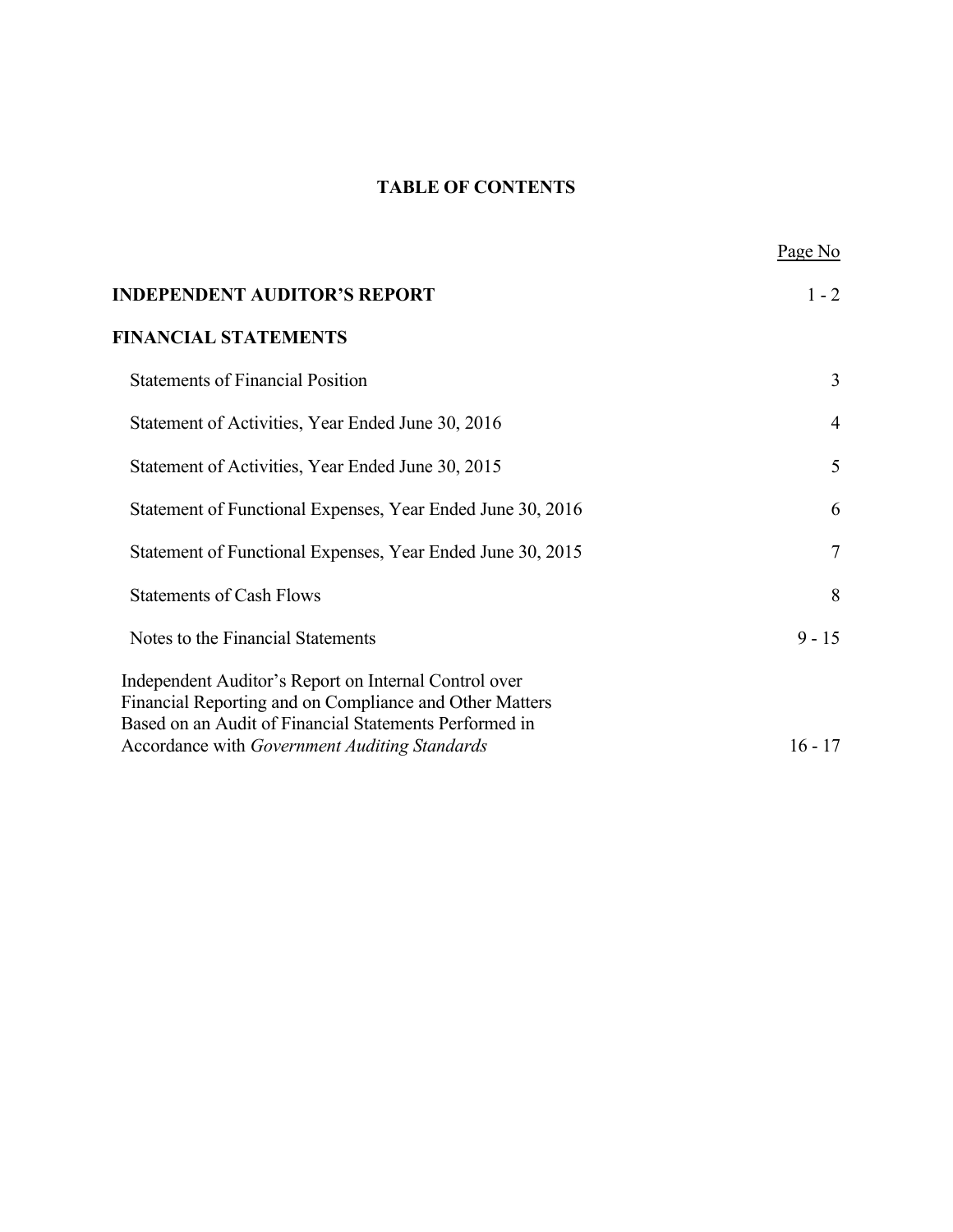

1730 Rhode Island Avenue, NW Suite 800 Washington, DC 20036 (202) 296-3306 Fax: (202) 296-0059

Independent Auditor's Report

To the Board of Directors of Inspired Teaching Demonstration Public Charter School Washington, DC

We have audited the accompanying financial statements of Inspired Teaching Demonstration Public Charter School (a nonprofit organization), which comprise the statements of financial position as of June 30, 2016 and 2015, and the related statements of activities, functional expenses and cash flows for the years then ended, and the related notes to the financial statements.

## **Management's Responsibility for the Financial Statements**

Management is responsible for the preparation and fair presentation of these financial statements in accordance with accounting principles generally accepted in the United States of America; this includes the design, implementation, and maintenance of internal control relevant to the preparation and fair presentation of financial statements that are free from material misstatement, whether due to fraud or error.

## **Auditor's Responsibility**

Our responsibility is to express an opinion on these financial statements based on our audits. We conducted our audits in accordance with auditing standards generally accepted in the United States of America. Those standards require that we plan and perform the audit to obtain reasonable assurance about whether the financial statements are free from material misstatement, whether due to fraud or error.

An audit involves performing procedures to obtain audit evidence about the amounts and disclosures in the financial statements. The procedures selected depend on the auditor's judgment, including the assessment of the risks of material misstatement of the financial statements, whether due to fraud or error. In making those risk assessments, the auditor considers internal control relevant to the entity's preparation and fair presentation of the financial statements in order to design audit procedures that are appropriate in the circumstances, but not for the purpose of expressing an opinion on the effectiveness of the entity's internal control. Accordingly, we express no such opinion. An audit also includes evaluating the appropriateness of accounting policies used and the reasonableness of significant accounting estimates made by management, as well as evaluating the overall presentation of the financial statements.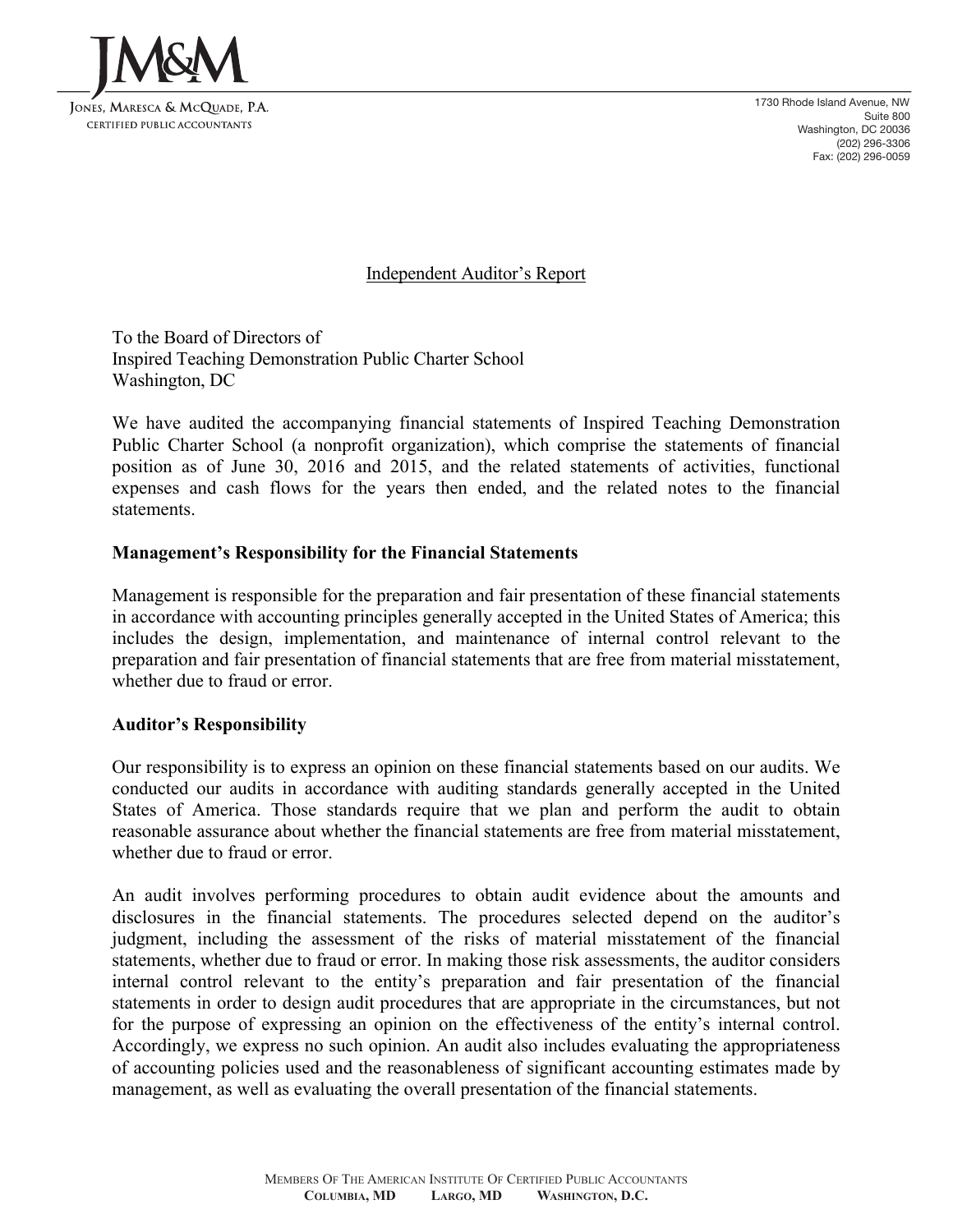Independent Auditor's Report Inspired Teaching Demonstration Public Charter School Page Two

We believe that the audit evidence we have obtained is sufficient and appropriate to provide a basis for our audit opinion.

## **Opinion**

In our opinion, the financial statements referred to above present fairly, in all material respects, the financial position of Inspired Teaching Demonstration Public Charter School as of June 30, 2016 and 2015, and the changes in its net assets and its cash flows for the years then ended in accordance with accounting principles generally accepted in the United States of America.

# **Other Reporting Required by Government Auditing Standards**

In accordance with *Government Auditing Standards*, we have also issued our report dated December 2, 2016, on our consideration of Inspired Teaching Demonstration Public Charter School's internal control over financial reporting and on our tests of its compliance with certain provisions of laws, regulations, contracts, and grant agreements and other matters. The purpose of that report is to describe the scope of our testing of internal control over financial reporting and compliance and the results of that testing, and not to provide an opinion on internal control over financial reporting or on compliance. That report is an integral part of an audit performed in accordance with *Government Auditing Standards* in considering Inspired Teaching Demonstration Public Charter School's internal control over financial reporting and compliance.

Jam Marie & M. Quade PA

Washington, DC December 2, 2016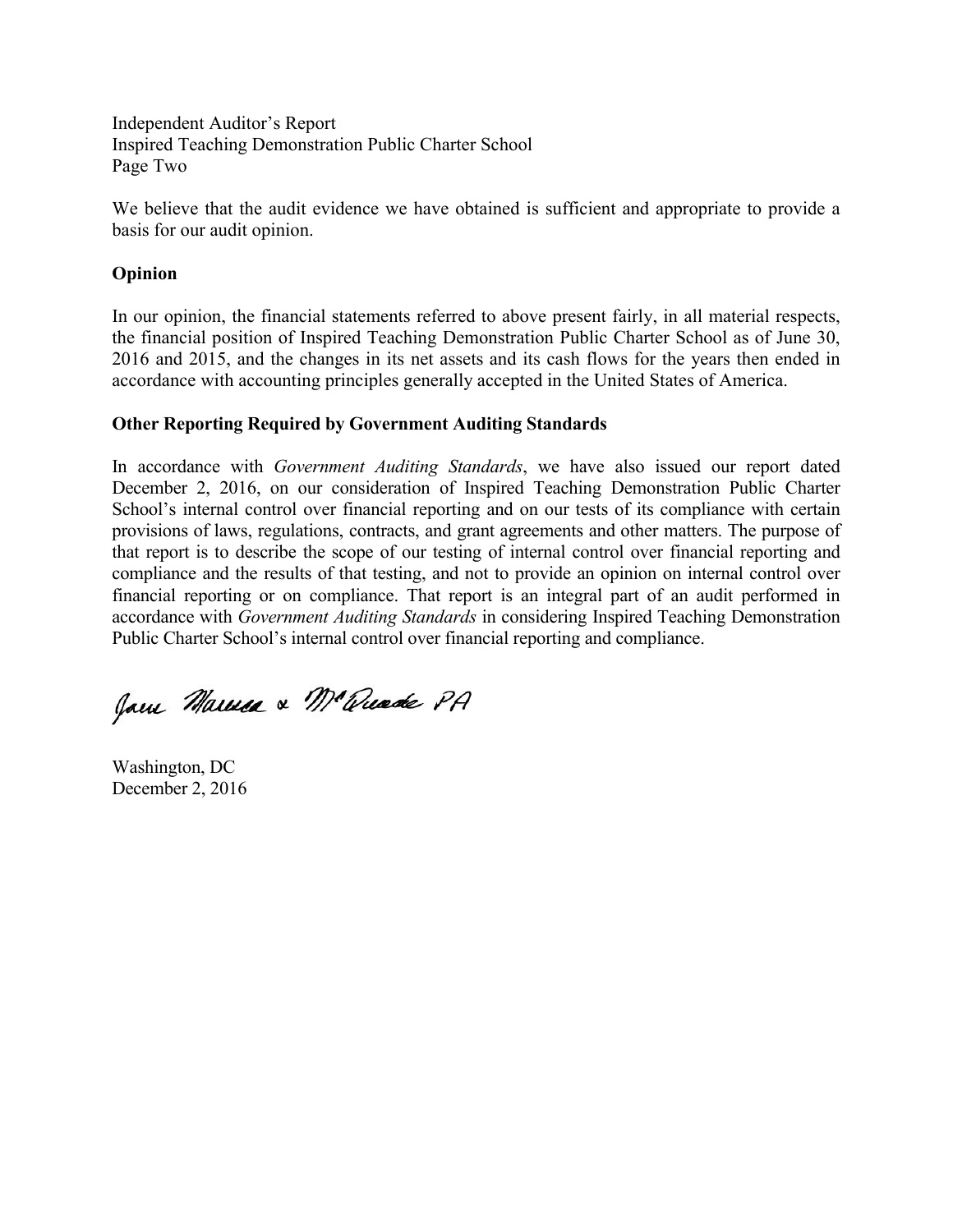# **INSPIRED TEACHING DEMONSTRATION PUBLIC CHARTER SCHOOL STATEMENTS OF FINANCIAL POSITION JUNE 30, 2016 AND 2015**

|                                         | 2016                      | 2015                      |
|-----------------------------------------|---------------------------|---------------------------|
| <b>ASSETS</b>                           |                           |                           |
| <b>CURRENT ASSETS</b>                   |                           |                           |
| Cash and cash equivalents               | $\mathbb{S}$<br>2,275,110 | 1,635,718<br>$\mathbb{S}$ |
| Grants receivable                       | 10,143                    | 11,897                    |
| Accounts receivable                     | 27,494                    | 39,399                    |
| Prepaid expenses                        | 32,552                    | 5,306                     |
| <b>Total Current Assets</b>             | 2,345,299                 | 1,692,320                 |
| PROPERTY AND EQUIPMENT, NET             | 108,902                   | 135,376                   |
| <b>OTHER ASSETS</b>                     |                           |                           |
| Equity investment                       | 257,025                   | 405,152                   |
| Deposits                                | 5,000                     | 27,433                    |
| <b>Total Other Assets</b>               | 262,025                   | 432,585                   |
| <b>TOTAL ASSETS</b>                     | 2,716,226<br>S.           | \$2,260,281               |
| <b>LIABILITIES AND NET ASSETS</b>       |                           |                           |
| <b>CURRENT LIABILITIES</b>              |                           |                           |
| Accounts payable                        | $\mathbf S$<br>80,041     | \$<br>62,042              |
| Accrued salaries and expenses           | 10,354                    | 34,803                    |
| Deferred revenue                        | 661                       | 138                       |
| <b>Total Liabilities</b>                | 91,056                    | 96,983                    |
| <b>NET ASSETS</b>                       |                           |                           |
| Unrestricted                            | 2,603,056                 | 2,146,184                 |
| Temporarily restricted                  | 22,114                    | 17,114                    |
| <b>Total Net Assets</b>                 | 2,625,170                 | 2,163,298                 |
| <b>TOTAL LIABILITIES AND NET ASSETS</b> | 2,716,226<br>\$           | \$<br>2,260,281           |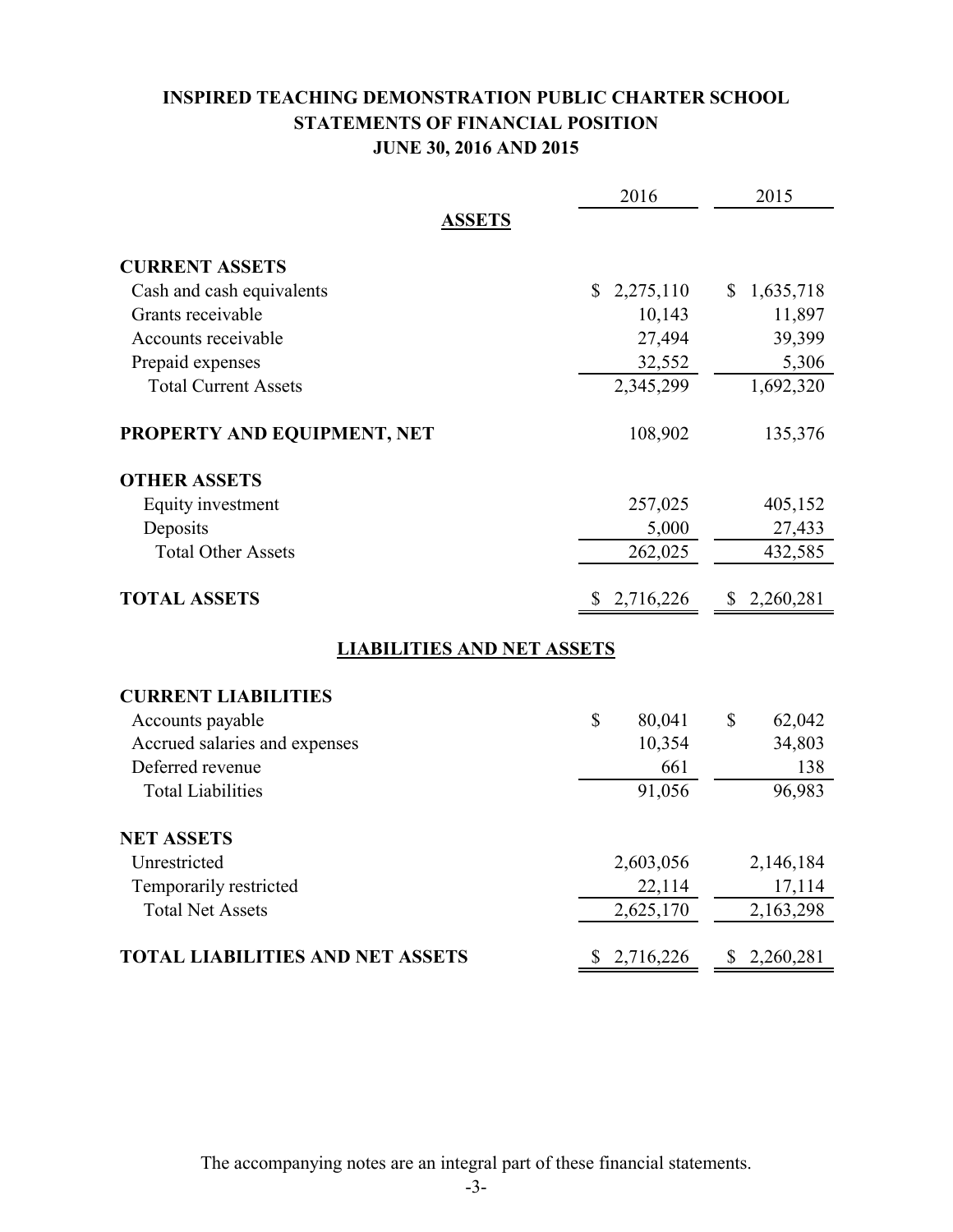# **INSPIRED TEACHING DEMONSTRATION PUBLIC CHARTER SCHOOL STATEMENT OF ACTIVITIES YEAR ENDED JUNE 30, 2016**

|                                       | Unrestricted              | Restricted   | Total                     |
|---------------------------------------|---------------------------|--------------|---------------------------|
| REVENUE, LOSS AND SUPPORT             |                           |              |                           |
| Per pupil appropriations              | $\mathbb{S}$<br>4,758,148 | \$           | $\mathbb{S}$<br>4,758,148 |
| Per pupil facility allowance          | 1,149,632                 |              | 1,149,632                 |
| Federal entitlements and grants       | 198,651                   |              | 198,651                   |
| Other grants and contributions        | 207,363                   | 10,000       | 217,363                   |
| Donated services and materials        | 155,679                   |              | 155,679                   |
| Interest                              | 1,461                     |              | 1,461                     |
| Program service fees                  | 38,775                    |              | 38,775                    |
| Loss on equity investment             | (148, 127)                |              | (148, 127)                |
| Net assets released from restrictions | 5,000                     | (5,000)      |                           |
| Total Revenue, Loss and Support       | 6,366,582                 | 5,000        | 6,371,582                 |
| <b>EXPENSES</b>                       |                           |              |                           |
| Program - educational services        | 5,208,489                 |              | 5,208,489                 |
| General and administrative services   | 659,839                   |              | 659,839                   |
| Fundraising                           | 41,382                    |              | 41,382                    |
| <b>Total Expenses</b>                 | 5,909,710                 |              | 5,909,710                 |
| <b>CHANGE IN NET ASSETS</b>           | 456,872                   | 5,000        | 461,872                   |
| NET ASSETS, beginning of year         | 2,146,184                 | 17,114       | 2,163,298                 |
| NET ASSETS, end of year               | 2,603,056                 | \$<br>22,114 | \$2,625,170               |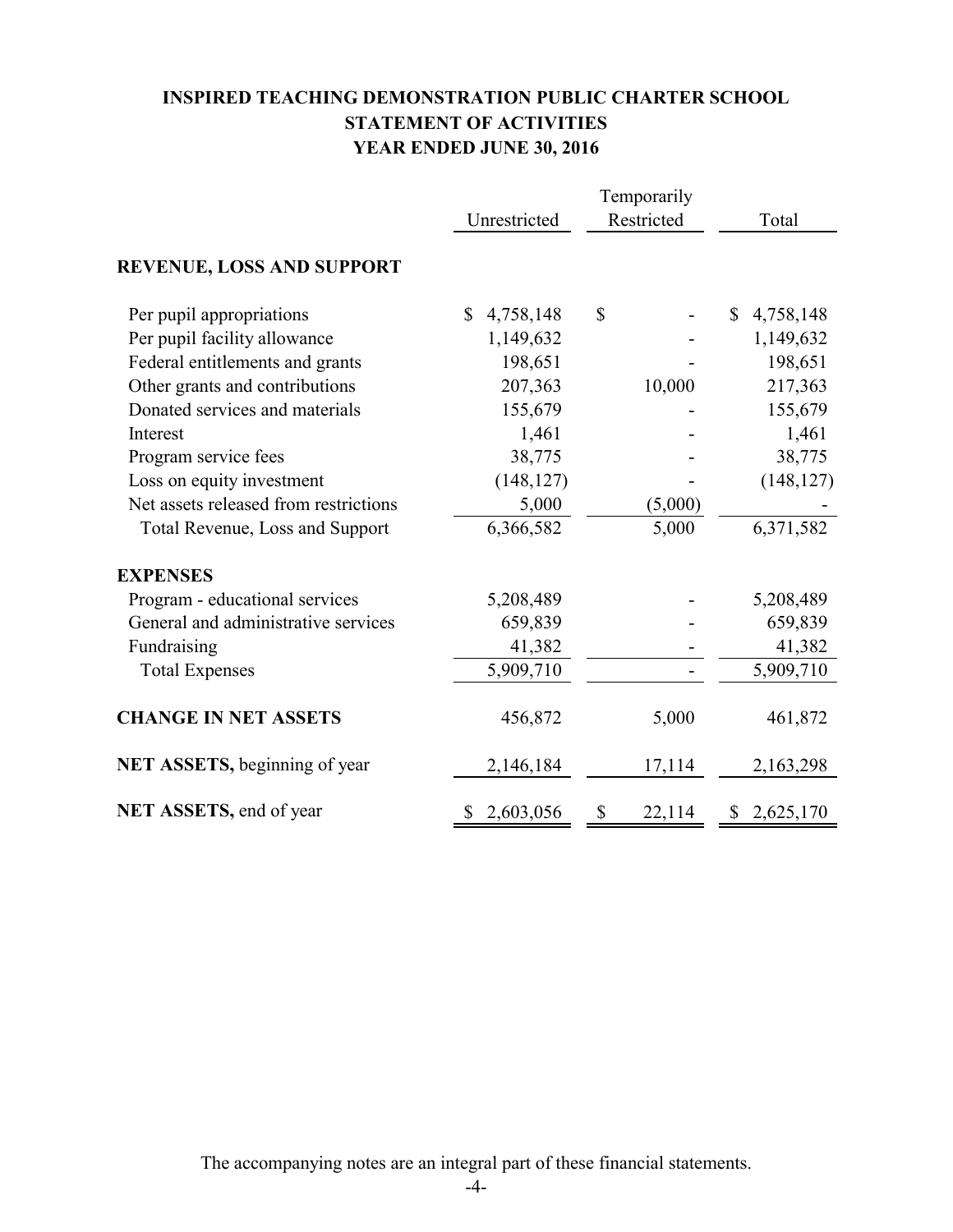# **INSPIRED TEACHING DEMONSTRATION PUBLIC CHARTER SCHOOL STATEMENT OF ACTIVITIES YEAR ENDED JUNE 30, 2015**

|                                       | Unrestricted              | Restricted   | Total           |
|---------------------------------------|---------------------------|--------------|-----------------|
| REVENUE, GAIN AND SUPPORT             |                           |              |                 |
| Per pupil appropriations              | $\mathbb{S}$<br>4,203,196 | $\mathbb{S}$ | 4,203,196<br>\$ |
| Per pupil facility allowance          | 973,824                   |              | 973,824         |
| Federal entitlements and grants       | 118,184                   |              | 118,184         |
| Other grants and contributions        | 110,326                   |              | 110,326         |
| Donated services and materials        | 121,984                   |              | 121,984         |
| Interest                              | 1,106                     |              | 1,106           |
| Program service fees                  | 25,071                    |              | 25,071          |
| Gain on equity investment             | 30,000                    |              | 30,000          |
| Net assets released from restrictions | 4,196                     | (4,196)      |                 |
| Total Revenue, Gain and Support       | 5,587,887                 | (4,196)      | 5,583,691       |
| <b>EXPENSES</b>                       |                           |              |                 |
| Program - educational services        | 4,240,311                 |              | 4,240,311       |
| General and administrative services   | 664,810                   |              | 664,810         |
| Fundraising                           | 13,504                    |              | 13,504          |
| <b>Total Expenses</b>                 | 4,918,625                 |              | 4,918,625       |
| <b>CHANGE IN NET ASSETS</b>           | 669,262                   | (4,196)      | 665,066         |
| NET ASSETS, beginning of year         | 1,476,922                 | 21,310       | 1,498,232       |
| NET ASSETS, end of year               | \$2,146,184               | 17,114<br>\$ | \$2,163,298     |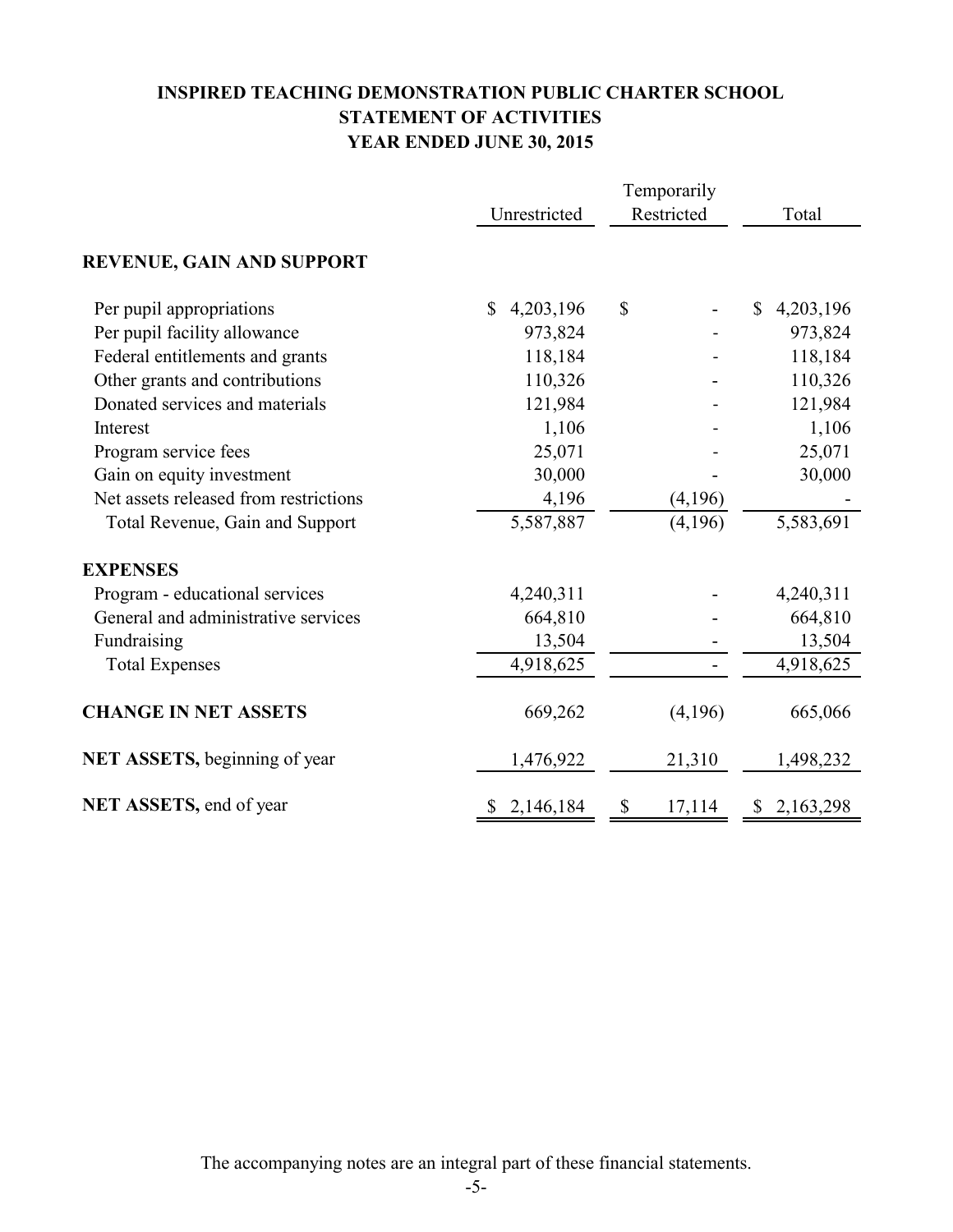#### **INSPIRED TEACHING DEMONSTRATION PUBLIC CHARTER SCHOOL STATEMENT OF FUNCTIONAL EXPENSES YEAR ENDED JUNE 30, 2016**

|                                     | Program-<br>Educational<br><b>Services</b> | <b>General</b> and<br>Administrative<br><b>Services</b> | <b>Fundraising</b>     | <b>Total</b>    |
|-------------------------------------|--------------------------------------------|---------------------------------------------------------|------------------------|-----------------|
|                                     |                                            |                                                         |                        |                 |
| Personnel Costs                     |                                            |                                                         |                        |                 |
| Salaries                            | \$<br>2,483,541                            | \$<br>273,934                                           | \$                     | \$<br>2,757,475 |
| Employee benefits                   | 186,817                                    | 20,606                                                  |                        | 207,423         |
| Payroll taxes                       | 194,342                                    | 21,435                                                  |                        | 215,777         |
| Professional development            | 54,020                                     |                                                         |                        | 54,020          |
| Other staff-related expense         | 38,800                                     | 1,772                                                   |                        | 40,572          |
| <b>Total Personnel Costs</b>        | 2,957,520                                  | 317,747                                                 |                        | 3,275,267       |
| <b>Direct Student Costs</b>         |                                            |                                                         |                        |                 |
| Supplies, materials, snacks         | 54,817                                     |                                                         |                        | 54,817          |
| Contracted instruction fees         | 723,559                                    |                                                         |                        | 723,559         |
| Textbooks                           | 45,869                                     |                                                         |                        | 45,869          |
| Student food service program        | 102,614                                    |                                                         |                        | 102,614         |
| Fieldtrips and other transportation | 12,161                                     |                                                         |                        | 12,161          |
| Other student costs                 | 3,764                                      |                                                         |                        | 3,764           |
| <b>Total Direct Student Costs</b>   | 942,784                                    |                                                         |                        | 942,784         |
| Occupancy Expense                   |                                            |                                                         |                        |                 |
| Rent                                | 1,131,169                                  | 18,463                                                  |                        | 1,149,632       |
| Utilities and garbage removal       | 3,756                                      | 61                                                      |                        | 3,817           |
| <b>Total Occupancy Expense</b>      | 1,134,925                                  | 18,524                                                  |                        | 1,153,449       |
| Office Expense                      |                                            |                                                         |                        |                 |
| Office supplies                     | 15,600                                     | 1,720                                                   |                        | 17,320          |
| Equipment rental                    | 19,742                                     | 2,178                                                   |                        | 21,920          |
| Telecommunication                   | 12,796                                     | 1,412                                                   |                        | 14,208          |
| Computer and related                | 21,866                                     | 2,412                                                   |                        | 24,278          |
| Printing and publications           | 1,034                                      | 114                                                     |                        | 1,148           |
| Postage and shipping                | 1,816                                      | 200                                                     |                        | 2,016           |
| <b>Total Office Expense</b>         | 72,854                                     | 8,036                                                   |                        | 80,890          |
| General Expense                     |                                            |                                                         |                        |                 |
| Insurance                           | 25,842                                     | 2,850                                                   |                        | 28,692          |
| Authorizer fees                     |                                            | 66,083                                                  |                        | 66,083          |
| Depreciation and amortization       | 48,534                                     | 3,753                                                   |                        | 52,287          |
| Professional fees                   | 18,837                                     | 118,336                                                 |                        | 137,173         |
| Fees and licenses                   | 6,701                                      | 739                                                     |                        | 7,440           |
| Donated goods and services          |                                            | 123,717                                                 | 31,962                 | 155,679         |
| Fundraising fees                    |                                            |                                                         | 9,420                  | 9,420           |
| Other                               | 492                                        | 54                                                      |                        | 546             |
| <b>Total General Expense</b>        | 100,406                                    | 315,532                                                 | 41,382                 | 457,320         |
| TOTAL EXPENSES                      | 5,208,489<br>\$                            | \$<br>659,839                                           | $\mathbb{S}$<br>41,382 | \$<br>5,909,710 |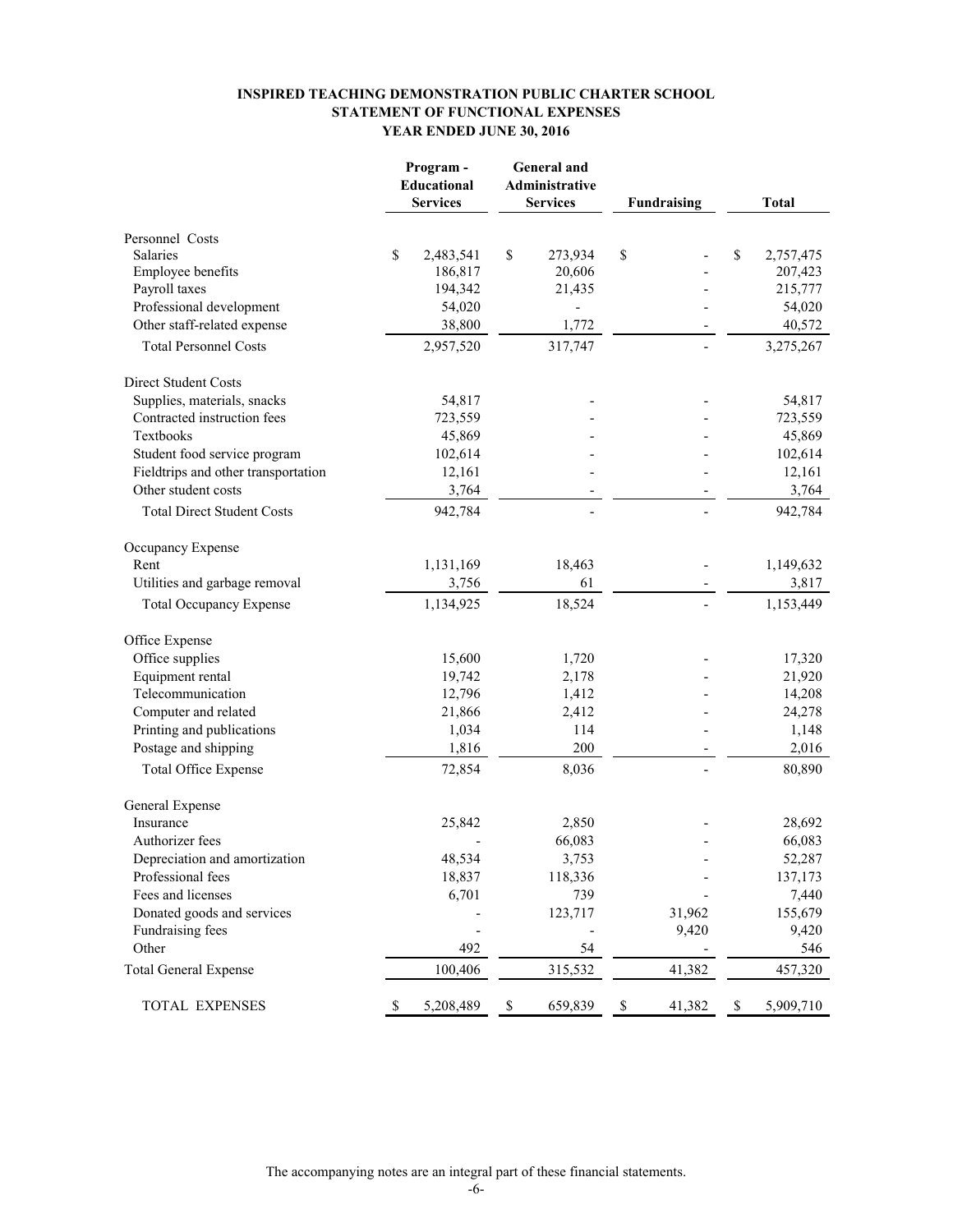#### **INSPIRED TEACHING DEMONSTRATION PUBLIC CHARTER SCHOOL STATEMENT OF FUNCTIONAL EXPENSES YEAR ENDED JUNE 30, 2015**

|                                     | <b>General</b> and<br>Program-<br>Educational<br>Administrative<br><b>Services</b><br><b>Services</b> |           | Fundraising |         |              | <b>Total</b> |              |           |
|-------------------------------------|-------------------------------------------------------------------------------------------------------|-----------|-------------|---------|--------------|--------------|--------------|-----------|
|                                     |                                                                                                       |           |             |         |              |              |              |           |
| Personnel Costs                     |                                                                                                       |           |             |         |              |              |              |           |
| <b>Salaries</b>                     | \$                                                                                                    | 2,012,023 | \$          | 232,450 | \$           |              | \$           | 2,244,473 |
| Employee benefits                   |                                                                                                       | 125,533   |             | 14,503  |              |              |              | 140,036   |
| Payroll taxes                       |                                                                                                       | 161,070   |             | 18,609  |              |              |              | 179,679   |
| Professional development            |                                                                                                       | 29,636    |             |         |              |              |              | 29,636    |
| Other staff-related expense         |                                                                                                       | 36,307    |             | 1,290   |              |              |              | 37,597    |
| <b>Total Personnel Costs</b>        |                                                                                                       | 2,364,569 |             | 266,852 |              |              |              | 2,631,421 |
| Direct Student Costs                |                                                                                                       |           |             |         |              |              |              |           |
| Supplies, materials, snacks         |                                                                                                       | 36,612    |             |         |              |              |              | 36,612    |
| Contracted instruction fees         |                                                                                                       | 479,867   |             |         |              |              |              | 479,867   |
| Textbooks                           |                                                                                                       | 32,236    |             |         |              |              |              | 32,236    |
| Student food service program        |                                                                                                       | 60,594    |             |         |              |              |              | 60,594    |
| Fieldtrips and other transportation |                                                                                                       | 13,210    |             |         |              |              |              | 13,210    |
| Other student costs                 |                                                                                                       | 3,012     |             |         |              |              |              | 3,012     |
| <b>Total Direct Student Costs</b>   |                                                                                                       | 625,531   |             |         |              |              |              | 625,531   |
| Occupancy Expense                   |                                                                                                       |           |             |         |              |              |              |           |
| Rent                                |                                                                                                       | 999,910   |             | 20,406  |              |              |              | 1,020,316 |
| Maintenance and repairs             |                                                                                                       | 80        |             |         |              |              |              | 80        |
| Utilities and garbage removal       |                                                                                                       | 14,947    |             | 244     |              |              |              | 15,191    |
| Janitorial supplies                 |                                                                                                       | 134       |             | 2       |              |              |              | 136       |
| <b>Total Occupancy Expense</b>      |                                                                                                       | 1,015,071 |             | 20,652  |              |              |              | 1,035,723 |
| Office Expense                      |                                                                                                       |           |             |         |              |              |              |           |
| Office supplies                     |                                                                                                       | 15,140    |             | 1,750   |              |              |              | 16,890    |
| Computer and related                |                                                                                                       | 28,476    |             | 3,290   |              |              |              | 31,766    |
| Equipment rental                    |                                                                                                       | 13,409    |             | 1,550   |              |              |              | 14,959    |
| Telecommunication                   |                                                                                                       | 12,286    |             | 1,419   |              |              |              | 13,705    |
| Printing and publications           |                                                                                                       | 1,879     |             | 183     |              |              |              | 2,062     |
| Postage and shipping                |                                                                                                       | 1,551     |             | 215     |              |              |              | 1,766     |
| <b>Total Office Expense</b>         |                                                                                                       | 72,741    |             | 8,407   |              |              |              | 81,148    |
| General Expense                     |                                                                                                       |           |             |         |              |              |              |           |
| Insurance                           |                                                                                                       | 15,737    |             | 1,818   |              |              |              | 17,555    |
| Authorizer fees                     |                                                                                                       |           |             | 52,898  |              |              |              | 52,898    |
| Depreciation and amortization       |                                                                                                       | 57,214    |             | 3,007   |              |              |              | 60,221    |
| Professional fees                   |                                                                                                       | 86,948    |             | 60,956  |              |              |              | 147,904   |
| Fees and licenses                   |                                                                                                       | 2,500     |             | 203,405 |              |              |              | 205,905   |
| Donated legal services              |                                                                                                       |           |             | 46,815  |              |              |              | 46,815    |
| Fundraising fee                     |                                                                                                       |           |             |         |              | 9,648        |              | 9,648     |
| Bad debt pledges                    |                                                                                                       |           |             |         |              | 3,856        |              | 3,856     |
| <b>Total General Expense</b>        |                                                                                                       | 162,399   |             | 368,899 |              | 13,504       |              | 544,802   |
| TOTAL EXPENSES                      | \$                                                                                                    | 4,240,311 | \$          | 664,810 | $\mathbb{S}$ | 13,504       | $\mathbb{S}$ | 4,918,625 |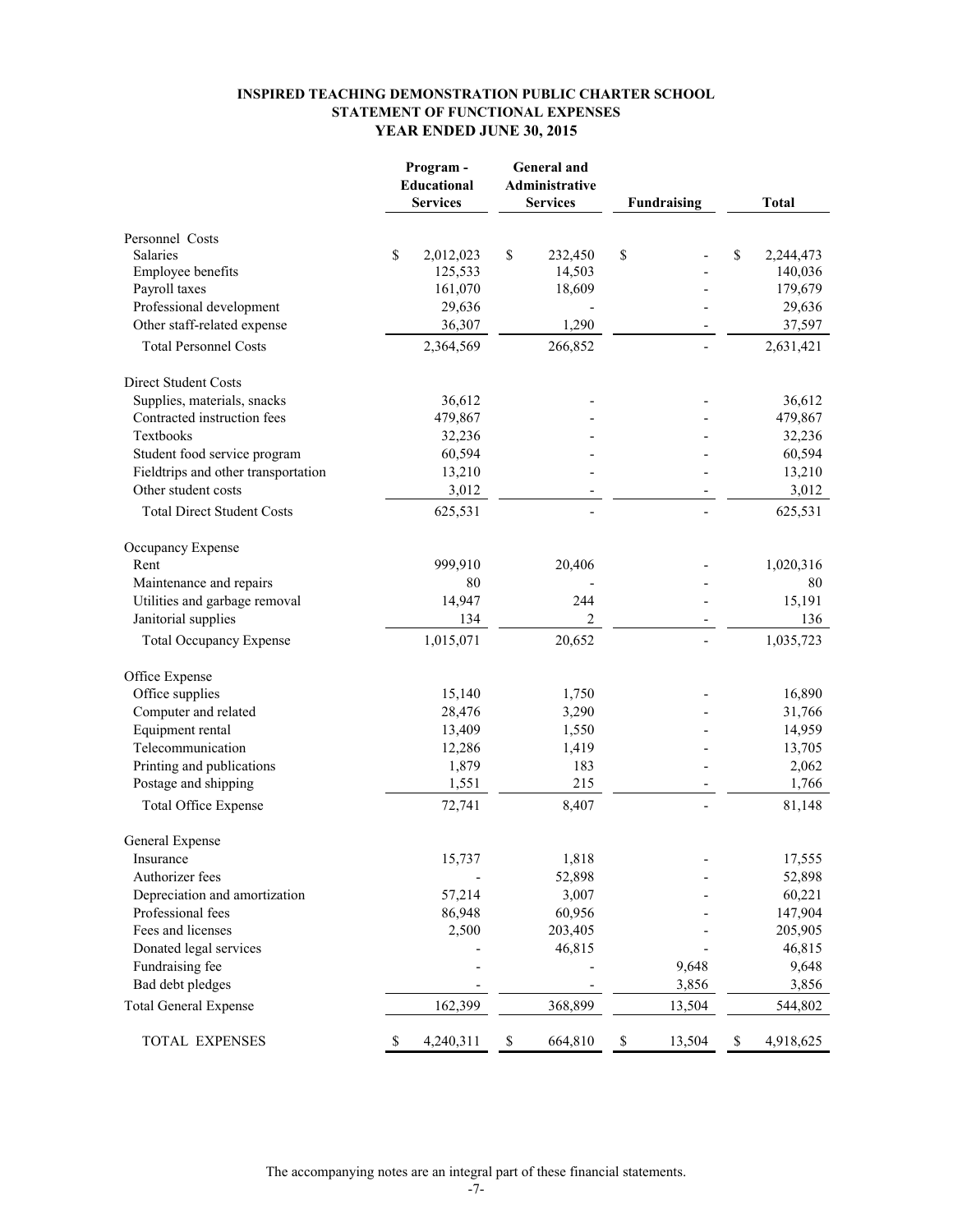# **INSPIRED TEACHING DEMONSTRATION PUBLIC CHARTER SCHOOL STATEMENTS OF CASH FLOWS YEARS ENDED JUNE 30, 2016 AND 2015**

|                                                           |    | 2016      |              | 2015      |  |
|-----------------------------------------------------------|----|-----------|--------------|-----------|--|
| <b>CASH FLOWS FROM OPERATING ACTIVITIES</b>               |    |           |              |           |  |
| Change in net assets                                      | \$ | 461,872   | $\mathbb{S}$ | 665,066   |  |
| Adjustments to reconcile change in net assets to cash and |    |           |              |           |  |
| cash equivalents provided by operating activities:        |    |           |              |           |  |
| Loss or (gain) on equity investment                       |    | 148,127   |              | (30,000)  |  |
| Depreciation and amortization                             |    | 52,287    |              | 60,221    |  |
| (Increase) decrease in assets:                            |    |           |              |           |  |
| Grants receivable                                         |    | 1,754     |              | 275,199   |  |
| Accounts receivable                                       |    | 11,905    |              | (35,177)  |  |
| Prepaid expenses                                          |    | (27, 246) |              | 10,152    |  |
| Deposits                                                  |    | 22,433    |              | (5,000)   |  |
| Increase (decrease) in liabilities:                       |    |           |              |           |  |
| Accounts payable                                          |    | 17,999    |              | (46, 755) |  |
| Accrued salaries and expenses                             |    | (24, 449) |              | (75, 827) |  |
| Deferred revenue                                          |    | 523       |              | 138       |  |
| Net Cash Provided for Operating Activities                |    | 665,205   |              | 818,017   |  |
| <b>CASH FLOWS FROM INVESTING ACTIVITIES</b>               |    |           |              |           |  |
| Purchase of property and equipment                        |    | (25, 813) |              | (110,087) |  |
| Net Cash Used by Investing Activities                     |    | (25, 813) |              | (110,087) |  |
| <b>NET INCREASE IN CASH</b>                               |    |           |              |           |  |
| <b>AND CASH EQUIVALENTS</b>                               |    | 639,392   |              | 707,930   |  |
| CASH AND CASH EQUIVALENTS, beginning of year              |    | 1,635,718 |              | 927,788   |  |
| CASH AND CASH EQUIVALENTS, end of year                    | \$ | 2,275,110 | \$           | 1,635,718 |  |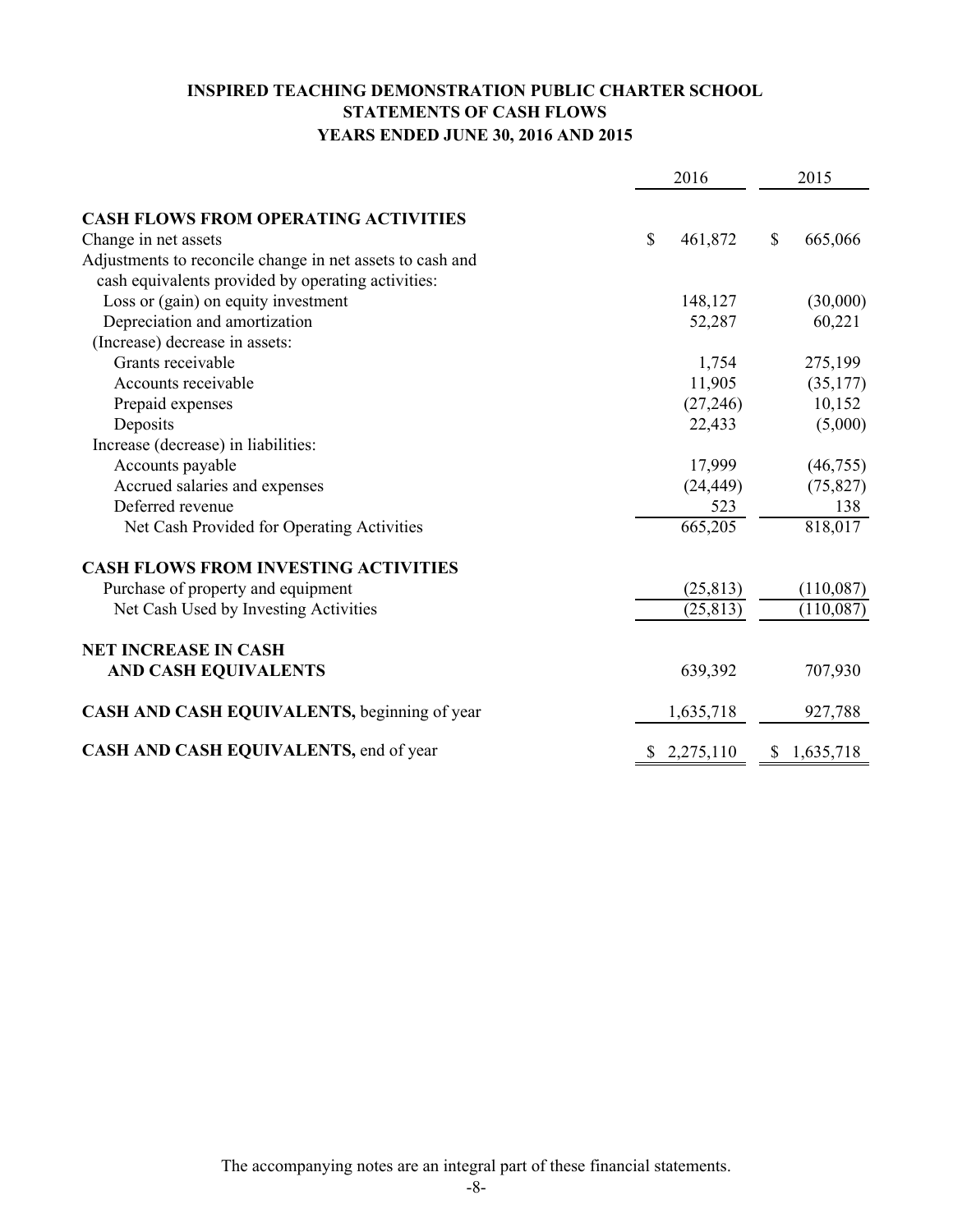# **NOTE A – ORGANIZATION AND NATURE OF BUSINESS**

### **Organization**

At the Inspired Teaching Demonstration Public Charter School (the "School"), a professional learning community of master teachers and teacher residents ensure that a diverse group of students achieve their potential as accomplished learners, thoughtful citizens, and imaginative and inquisitive problem solvers through a demanding, inquiry-based curriculum. The defining characteristic of the school is a professional learning community focused on a progressive, constructivist approach to teaching and learning based on the research on how the brain works and how children learn. The School is organized to meet two related, mutually reinforcing primary goals: to provide an excellent education for students, and to provide excellent teacher preparation and professional development for new teachers and teacher leaders.

The School implements the philosophy and instructional methodology of Center for Inspired Teaching. Center for Inspired Teaching is a District of Columbia based educational organization that has served DC's teachers and students since 1995, with the goal of ensuring that teachers make the most of children's innate desire to learn. The School is a leader in improving the way teachers are trained and students are educated in DC and beyond. As a demonstration school, the school invites and receives visitors from around the globe. Annually, the School welcomes dozens of visitors from the DC education community, as well as those influential in education policy nationwide.

Dominant methods of instruction include inquiry-based methods and active learning approaches, where the teacher serves as facilitator and coach to support student learning. Instruction includes an emphasis on social-emotional learning, and classrooms are characterized by student-centered organizational styles such as differentiated instruction, collaborative groups, and child-initiated play. The standards-based curriculum and student goals are centered on the 4 I's: intellect, inquiry, imagination, and integrity.

## **NOTE B – SUMMARY OF SIGNIFICANT ACCOUNTING POLICIES**

#### Basis of Accounting

The School's financial statements are prepared on the accrual basis of accounting. Therefore, revenue and related assets are recognized when earned and expenses and related liabilities are recognized as the obligations are incurred.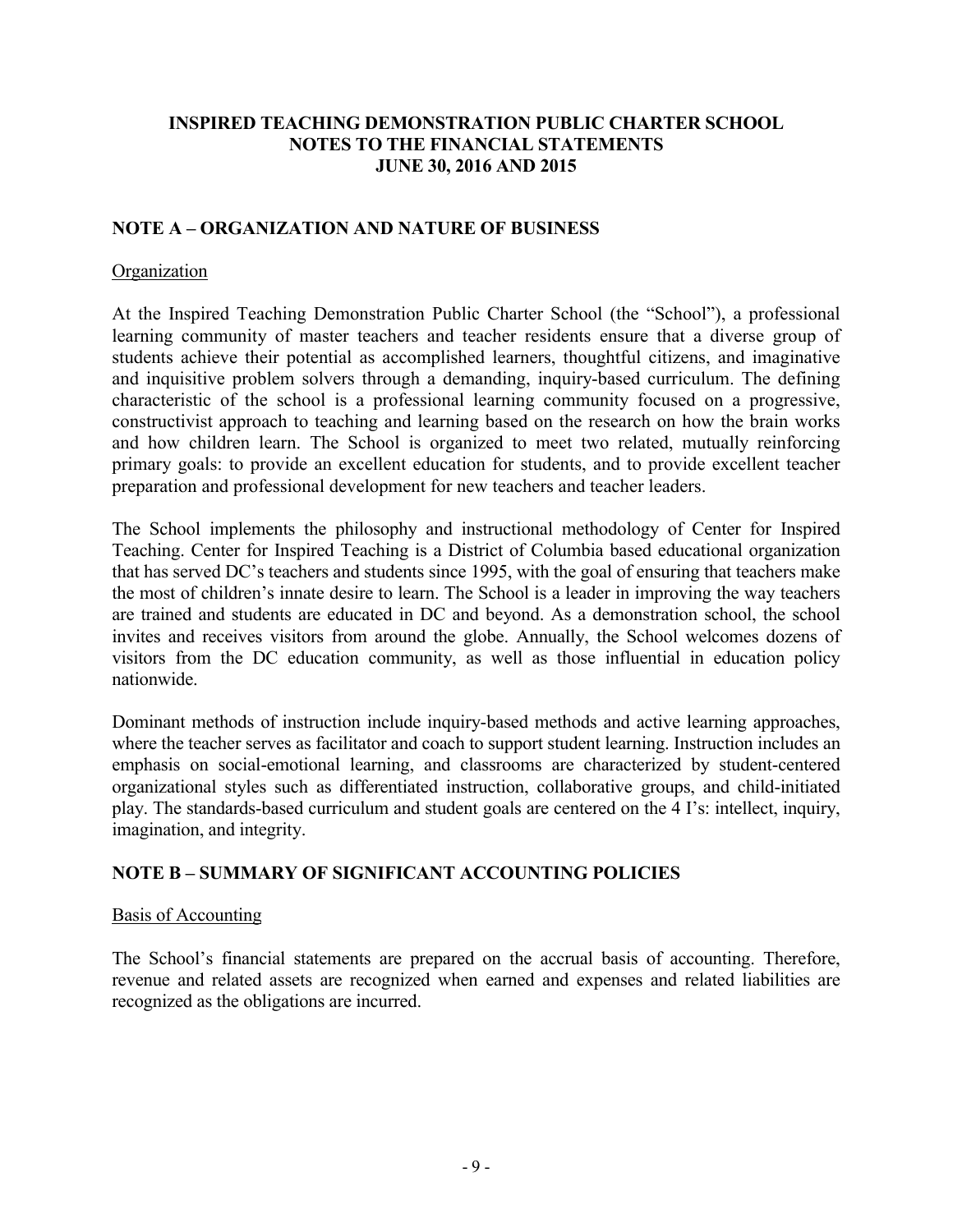## **NOTE B – SUMMARY OF SIGNIFICANT ACCOUNTING POLICIES -** continued

#### Basis of Presentation

Financial statement presentation follows Financial Accounting Standards Board ("FASB") Accounting Standards Codification (ASC) Topic *Not-for-Profit Entities.* In accordance with the topic, the School is required to report information regarding its financial position and activities according to three classes of net assets. Accordingly, the net assets of the School and changes therein are classified and reported as follows:

*Unrestricted Net Assets* – Net assets not subject to donor-imposed stipulations.

*Temporarily Restricted Net Assets* – Net assets subject to donor-imposed stipulations that may or will be met by either actions of the School and/or the passage of time. Temporarily restricted net assets totaled \$22,114 and \$17,114, as of June 30, 2016 and 2015, respectively.

*Permanently Restricted Net Assets* – Net assets subject to donor-imposed stipulations that they be maintained permanently by the School. There were no permanently restricted net assets during the years ended June 30, 2016 and 2015.

#### Cash and Cash Equivalents

For the purposes of the statement of cash flows, the School considers all highly liquid debt instruments purchased with an original maturity of less than three months and money market funds to be cash equivalents.

#### Grants and Accounts Receivable

Grants and accounts receivable are recorded when billed and represent claims against third parties that will be settled in cash. Grants receivable are reported net of an allowance for doubtful accounts, if any. The allowance for doubtful accounts, if any, is estimated based on historical collection trends, the age of outstanding receivable and existing economic conditions. If actual experience changes, revisions to the allowance may be necessary. Past due grants receivable are written off when internal collection efforts have been unsuccessful in collecting the amount due. As of June 30, 2016 and 2015, the majority of the receivables are due from governmental agencies. Due to the nature of funding from the federal government and the District of Columbia, management believes that all receivables will be collected. Therefore, no allowance for doubtful accounts has been recorded.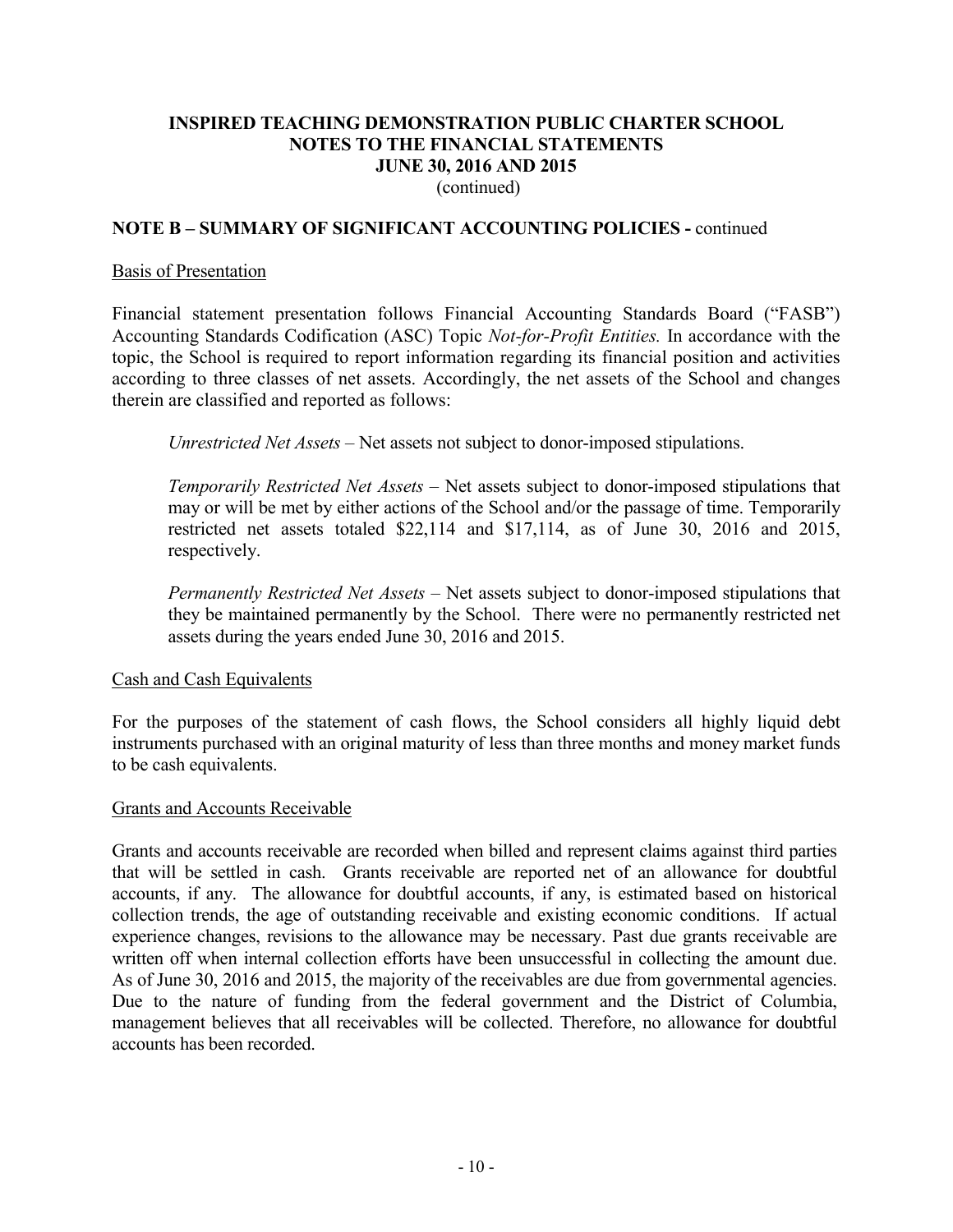## **NOTE B – SUMMARY OF SIGNIFICANT ACCOUNTING POLICIES -** continued

#### Equity Investment

The School owns 38% interest in Shaed School, LLC (the "LLC"). Shaed School, LLC, is a limited liability company formed in the District of Columbia during May 2014 for the purpose of providing leasing arrangements for the School's facility.

#### Property and Equipment

Property and equipment are carried at cost or, if donated, at the approximate fair value at the date of donation. The School capitalizes all expenditures for property and equipment over \$1,000. Depreciation is computed, using the straight line method, over the estimated useful lives of the assets, which ranges from 3 to 7 years. When assets are sold or otherwise disposed of, the asset and related accumulated depreciation and amortization are removed from the accounts, and any remaining gain or loss is included in operations. Repairs and maintenance are charged to expense when incurred.

#### Grants and Contributions

Grants and contributions received are recorded as unrestricted, temporarily restricted or permanently restricted support, depending on the existence and/or nature of any donor restrictions. When a restriction expires (that is, when a stipulated time restriction ends or the purpose of the restriction is accomplished), temporarily restricted net assets are reclassified to unrestricted net assets and reported in the statement of activities as net assets released from restrictions. Restricted contributions whose restrictions are met in the same reporting period are shown as unrestricted contributions.

Grant revenues are received primarily from the District of Columbia government. The grants are subject to audit by the grantor agencies. Such audits could result in a request for reimbursement by the agency for expenditures disallowed under the terms and conditions of the appropriate grantor. No provision for possible adjustment has been made in the accompanying financial statements because, in the opinion of management, such adjustment, if any, would not have a material effect on the financial statements.

## Revenue Recognition

Per pupil appropriated revenue is recognized during the period for which the associated education services are provided. Per pupil appropriations include \$829,982 and \$783,228 for enhancements, such as special education, at risk students and English language learners, for the years ended June 30, 2016 and 2015, respectively.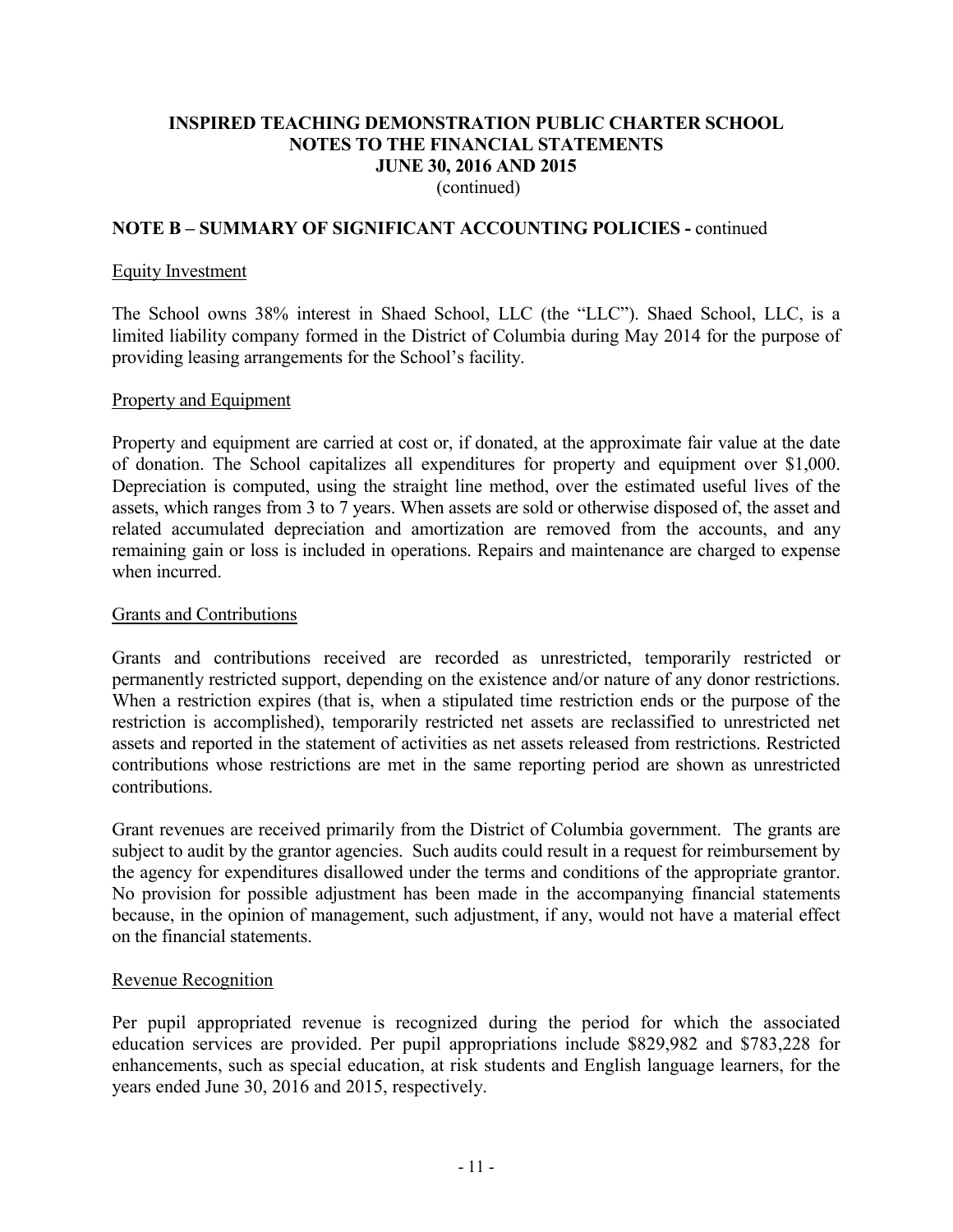### **NOTE B – SUMMARY OF SIGNIFICANT ACCOUNTING POLICIES -** continued

#### Revenue Recognition (continued)

All income raised from fundraising events is recognized upon the occurrence of the event.

Program service fees are recognized at the time of the activity. This revenue represents amounts collected from students for, but not restricted to, field trips, meals, camps and other school related activities.

#### Donated Services and Material

Donated services and material are recognized at fair market value at the date of the donation. Contributions of services are recognized if the services received create or enhance non-financial assets or require specialized skills, and are provided by individuals possessing those skills, and would typically need to be purchased if not provided by donation. Contributions services and promises to give services that do not meet the above criteria are not recognized. The School received \$123,717 of donated legal services and \$31,962 of donated goods for the year ended June 30, 2016. The School received \$72,884 of donated legal services and \$49,100, respectively of donated goods for the year ended June 30, 2015.

#### Uses of Estimates

The preparation of financial statements in conformity with accounting principles generally accepted in the United States of America requires management to make certain estimates and assumptions. These estimates affect the reported amounts of assets and liabilities, the disclosure of contingent assets and liabilities at the date of the financial statements, and the reported amounts of revenue and expenses during the reporting period. Actual results could differ from these estimates.

#### Functional Expenses

The costs of providing the School's various programs and supporting services have been summarized on a functional basis in the accompanying statement of activities. Accordingly, certain costs have been allocated among the programs, fundraising and supporting services benefited.

#### Reclassifications

Certain accounts in the prior year financial statements have been reclassified for comparative purposes to conform to current year presentation. Such reclassification had no effect on the previously reported net assets or change in net assets.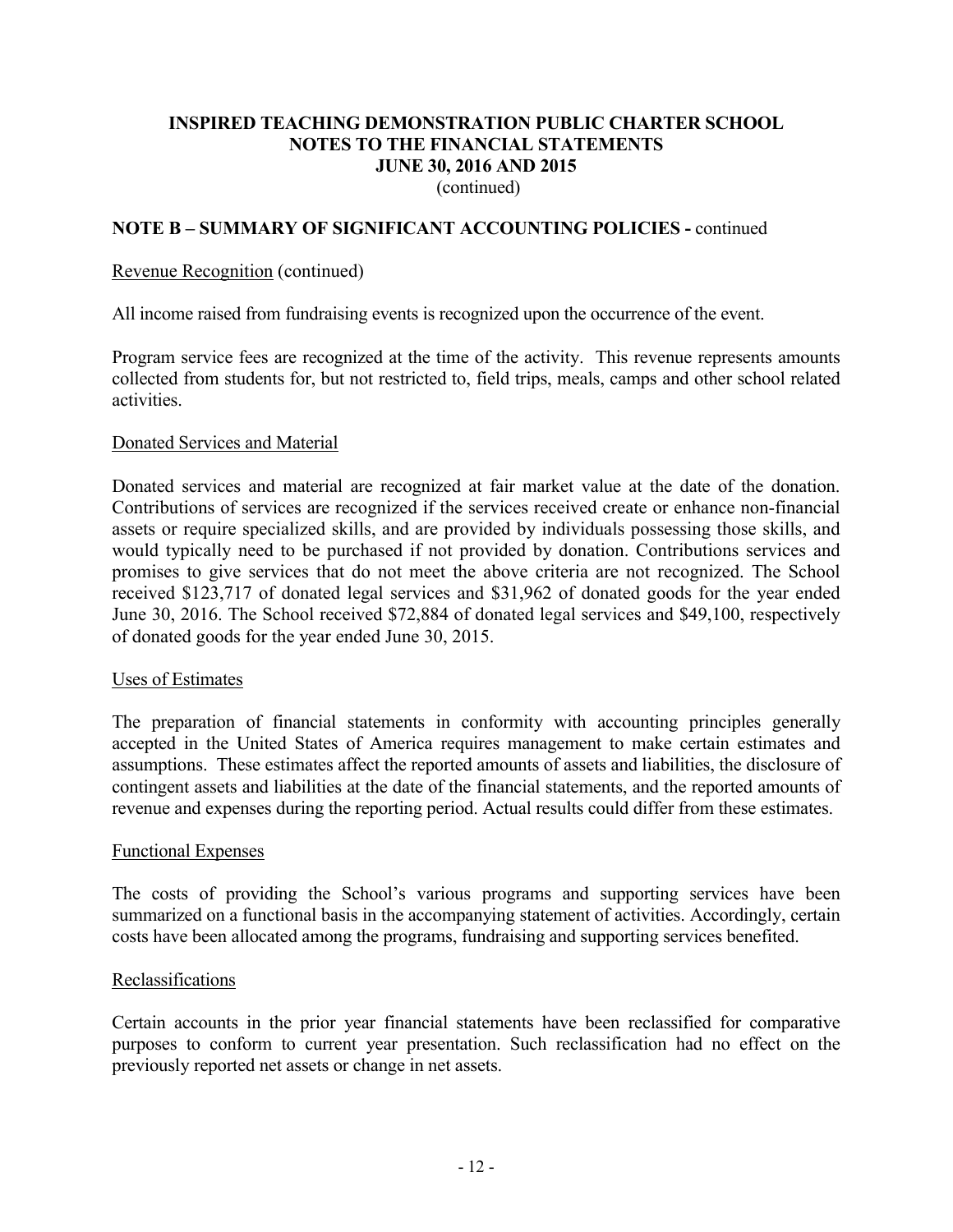(continued)

# **NOTE C – INCOME TAXES**

The School qualifies as a tax exempt organization under Section  $501(c)(3)$  of the Internal Revenue Code. In addition, The School is classified as an entity that is not a private foundation under Section  $509(a)(1)$ .

The School has adopted the accounting of uncertainty in income taxes as required by the Income Taxes topic of the FASB ASC. This topic requires the School to determine whether a tax position is more likely than not to be sustained upon examination by the applicable taxing authority, including resolution of any related appeals or litigation processes, based on the technical merits of the position. The tax benefit to be recognized is measured as the largest amount of benefit that is more than fifty percent likely of being realized upon ultimate settlement which could result in the School recording a tax liability that would reduce its net assets.

The School has analyzed its tax positions, and has concluded that no liability for unrecognized tax benefits should be recorded related to any uncertain tax positions taken on returns filed for open tax years (2012-2014), or expected to be taken in its 2015 tax return. The School is not aware of any tax positions for which it believes that there is a reasonable possibility that the total amounts of unrecognized tax benefits will change materially in the next twelve months.

Shaed School, LLC is a District of Columbia limited liability company which elected to be treated as a partnership for income tax reporting purposes and, therefore, is not subject to federal income tax.

# **NOTE D – PROPERTY AND EQUIPMENT**

The following is a summary of property and equipment at June 30:

|                                                |    | 2016       |    | 2015       |  |  |
|------------------------------------------------|----|------------|----|------------|--|--|
| Furniture and equipment                        | \$ | 59,228     | \$ | 55,841     |  |  |
| Computers                                      |    | 115,224    |    | 92,799     |  |  |
| Website                                        |    | 4,500      |    | 4,500      |  |  |
| Leasehold improvements                         |    | 83,669     |    | 83,669     |  |  |
|                                                |    | 262,621    |    | 236,809    |  |  |
| Less accumulated depreciation and amortization |    | (153, 719) |    | (101, 433) |  |  |
| Property and Equipment, Net                    | S  | 108,902    |    | 135,376    |  |  |

Depreciation and amortization expense for the years ended June 30, 2016 and 2015 totaled \$52,287 and \$60,221, respectively.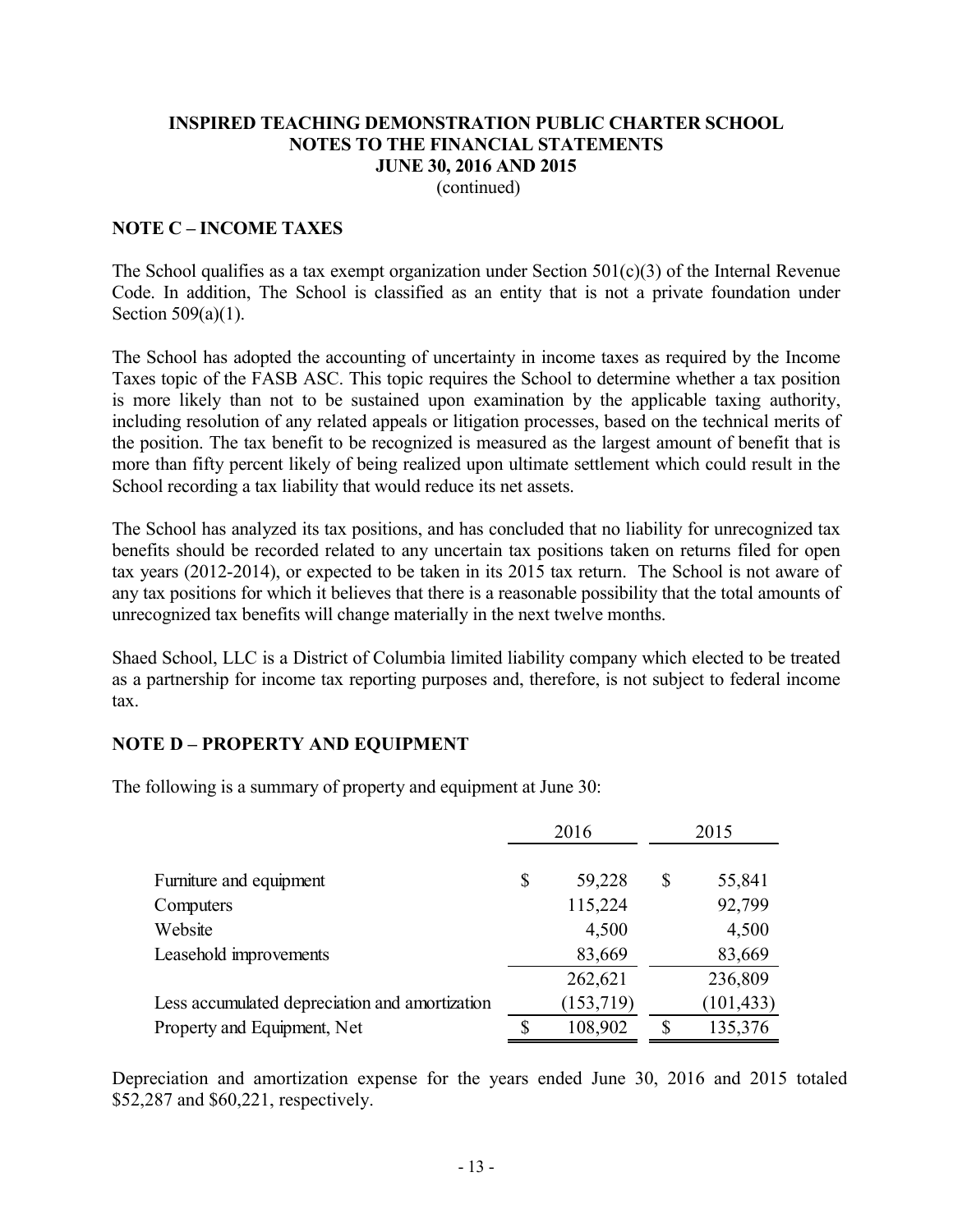(continued)

# **NOTE E – LEASE COMMITMENTS**

In July 2012, the School entered into a lease for space at a facility with an expiration date of July 31, 2014, rent expense on this lease for the year ending June 30, 2015 totaled \$49,492.

In May 2014, the School entered into a lease agreement for space with commencing August 1, 2014. The lease is for a term of five years and expires June 30, 2019. Lease payments are determined on an annual basis and is calculated by the number of students enrolled on each census date beginning each October multiplied by the per pupil facilities allowance received from the District of Columbia. Accordingly, the School cannot reasonably estimate its future minimum lease liability under the terms of the lease. Rent expense for this facility for years ended June 30, 2016, and 2015 totaled \$1,149,632 and \$970,824, respectively.

The School also has leases on certain equipment. The equipment lease was signed in September 2011, and expires during of December 2016. Another equipment lease was signed in 2014 and expires 2020. Rent expense for the equipment leases and services for the years ended June 30, 2016 and 2015 was \$21,920 and \$14,959, respectively. Future minimum lease payments for the equipment lease for the year ending June 30:

| 2017                                       | 13,728 |
|--------------------------------------------|--------|
| 2018                                       | 13,728 |
| 2019                                       | 13,728 |
| 2020                                       | 1,144  |
| <b>Total Future Minimum Lease Payments</b> | 42,328 |

# **NOTE F – INVESTMENT IN LIMITED LIABILITY COMPANY**

As of May 2014, the School is a member of and has a 38% interest in Shaed School, LLC (the "LLC"). The purpose of Shaed School, LLC is to hold, renovate, remodel, rent, operate, manage, maintain, improve, repair, sell finance and refinance the property at 301 Douglas Street, NE, Washington, DC, where the School operates. At the formation of the LLC, on May 15, 2014, the School made an initial capital contribution of \$375,152. The School uses the equity method to account for its investment. As of June 30, 2016 and 2015, the School's investment in the LLC totaled \$257,025 and \$405,152, respectively.

# **NOTE G – RELATED PARTY TRANSACTIONS**

As of May 2014, The School entered into a full service sublease agreement with the LLC for the period August 1, 2014 through June 30, 2019. Per the agreement the LLC subleases a portion of the building at 301 Douglas Street, Washington, to the School and the School pays monthly rent to the LLC to cover rent, utilities, building engineering, maintenance and repairs,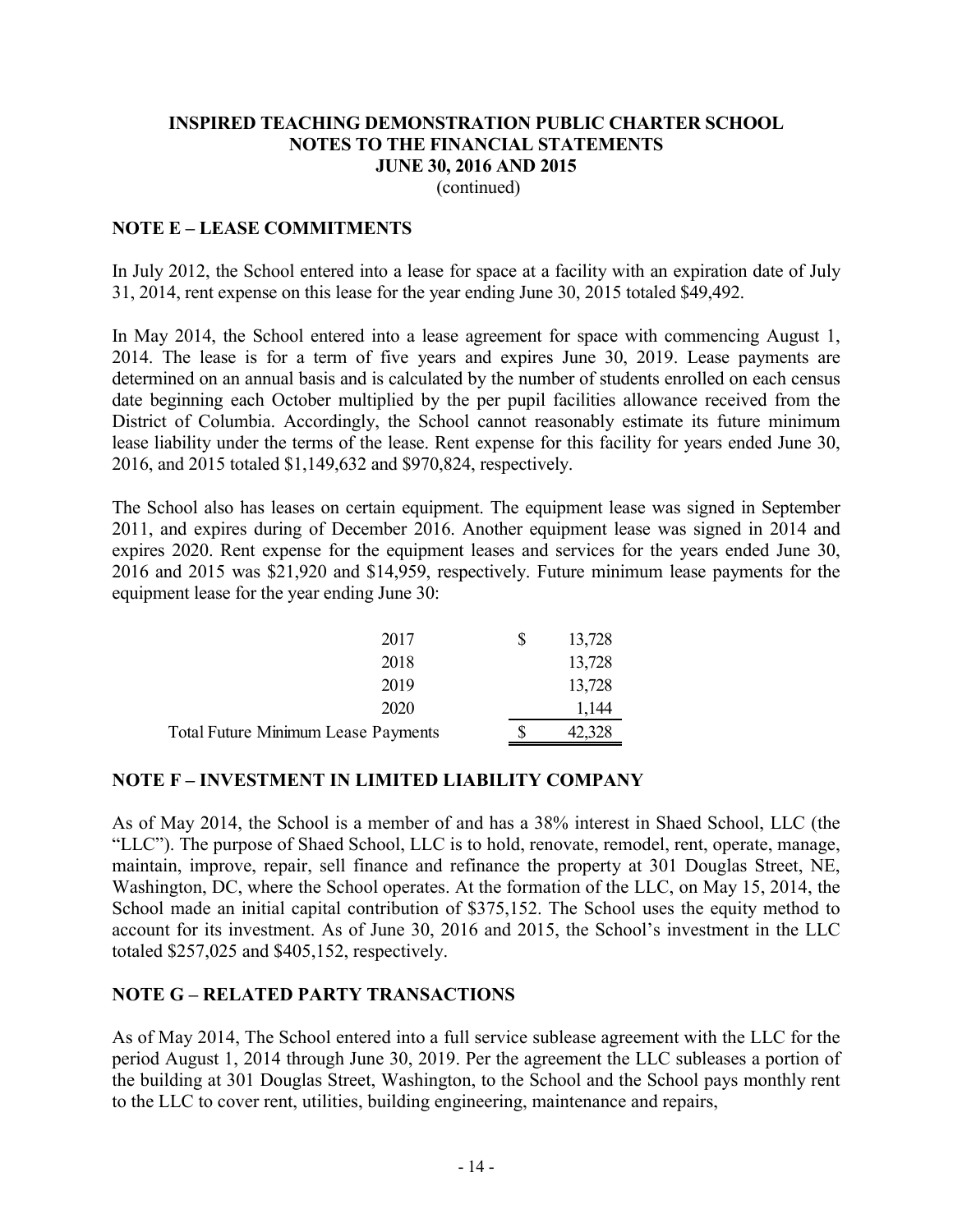(continued)

# **NOTE G – RELATED PARTY TRANSACTIONS** (continued)

landscape maintenance and security monitoring. For the years ended June 30, 2016 and 2015, rent paid to the LLC totaled \$1,149,632 and \$978,608, respectively.

# **NOTE H – TEMPORARILY RESTRICTED NET ASSETS**

The School has the following purpose restricted grants:

|                                  | 2016 |                    | 2015 |                    |
|----------------------------------|------|--------------------|------|--------------------|
| Life skills classroom            |      | $\frac{17,114}{ }$ |      | $\frac{17,114}{ }$ |
| Modular staging and sound system |      | 5,000              |      |                    |
|                                  |      | 22,114             | S.   | 17.114             |

# **NOTE I – PENSION PLAN**

The Inspired Teaching School 403(b), (the "Plan"), was established for all employees who are at least 21 years of age. Eligible employees can become participants on the first day of the month following the completion of eligibility requirements but are not eligible for the employer match until they have completed one year of employment. Employees may make elective deferral from their eligible earnings, up to the amount allowed by the Internal Revenue Service. The School matches are discretionary. For the years ended June 30, 2016 and 2015, pension expense totaled \$25,226 and \$15,579, respectively.

## **NOTE J – CONCENTRATIONS**

The School is supported primarily by local and federal appropriations and grants. For the years ended June 30, 2016 and 2015, 94% and 95%, respectively, of the total revenue was provided by one local government agency. Reduction of this source of support would have a significant impact on the School's programs and activities. The geographical area of clients served is all wards of the District of Columbia. As of June 30, 2016 and 2015, the School had cash that exceeded federally insured limits by approximately \$2,025,000 and \$1,332,000, respectively. Management has evaluated the financial institutions and does not believe it is exposed to any significant credit risk.

# **NOTE K – SUBSEQUENT EVENTS**

In accordance with FASC ASC Topic on subsequent events, the School evaluated subsequent events through the date of the auditor's report, which is the date these financial statements were available to be issued. There were no material subsequent events that required recognition or additional disclosure in these financial statements.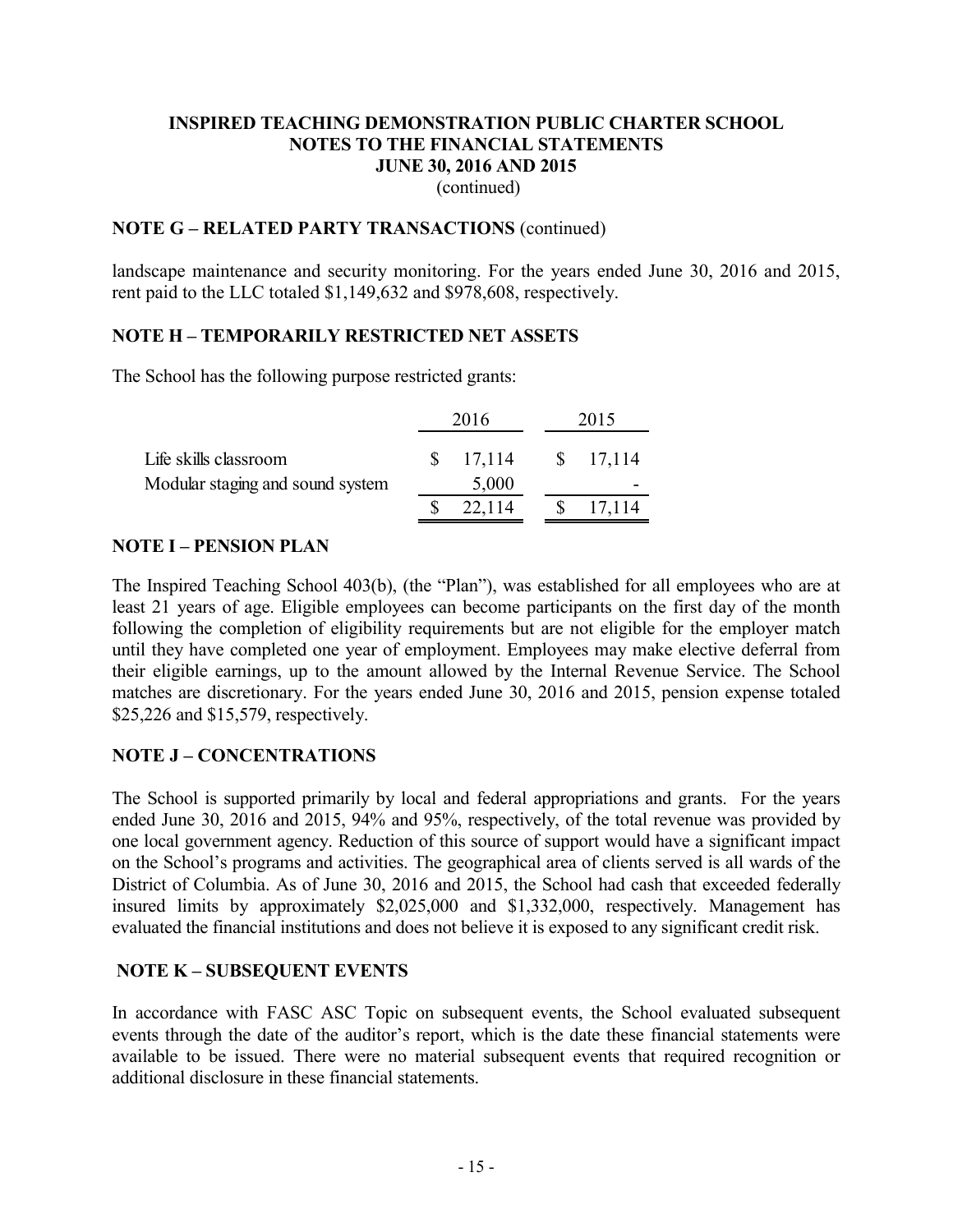

# **INDEPENDENT AUDITOR'S REPORT ON INTERNAL CONTROL OVER FINANCIAL REPORTING AND ON COMPLIANCE AND OTHER MATTERS BASED ON AN AUDIT OF FINANCIAL STATEMENTS PERFORMED IN ACCORDANCE WITH** *GOVERNMENT AUDITING STANDARDS*

To the Board of Directors of Inspired Teaching Demonstration Public Charter School Washington, DC

We have audited, in accordance with the auditing standards generally accepted in the United States of America and the standards applicable to financial audits contained in the *Government Auditing Standards* issued by the Comptroller General of the United States, the financial statements of Inspired Teaching Demonstration Public Charter School, (the "School") (a nonprofit organization), which comprise the statement of financial position as of June 30, 2016, and the related statements of activities, functional expenses, and cash flows, for the year then ended, and the related notes to the financial statements, and have issued our report thereon dated December 2, 2016.

# **Internal Control Over Financial Reporting**

In planning and performing our audit of the financial statements, we considered the School's internal control over financial reporting (internal control) to determine the audit procedures that are appropriate in the circumstances for the purpose of expressing our opinion on the financial statements, but not for the purpose of expressing an opinion on the effectiveness of the School's internal control. Accordingly, we do not express an opinion on the effectiveness of the School's internal control.

A *deficiency in internal control* exists when the design or operation of a control does not allow management or employees, in the normal course of performing their assigned functions, to prevent, or detect and correct, misstatements on a timely basis. A *material weakness* is a deficiency, or a combination of deficiencies, in internal control, such that there is a reasonable possibility that a material misstatement of the entity's financial statements will not be prevented, or detected and corrected on a timely basis. A *significant deficiency* is a deficiency, or a combination of deficiencies, in internal control that is less severe than a material weakness, yet important enough to merit attention by those charged with governance.

Our consideration of internal control was for the limited purpose described in the first paragraph of this section and was not designed to identify all deficiencies in internal control that might be material weaknesses or significant deficiencies. Given these limitations, during our audit we did not identify any deficiencies in internal control that we consider to be material weaknesses. However, material weaknesses may exist that have not been identified.